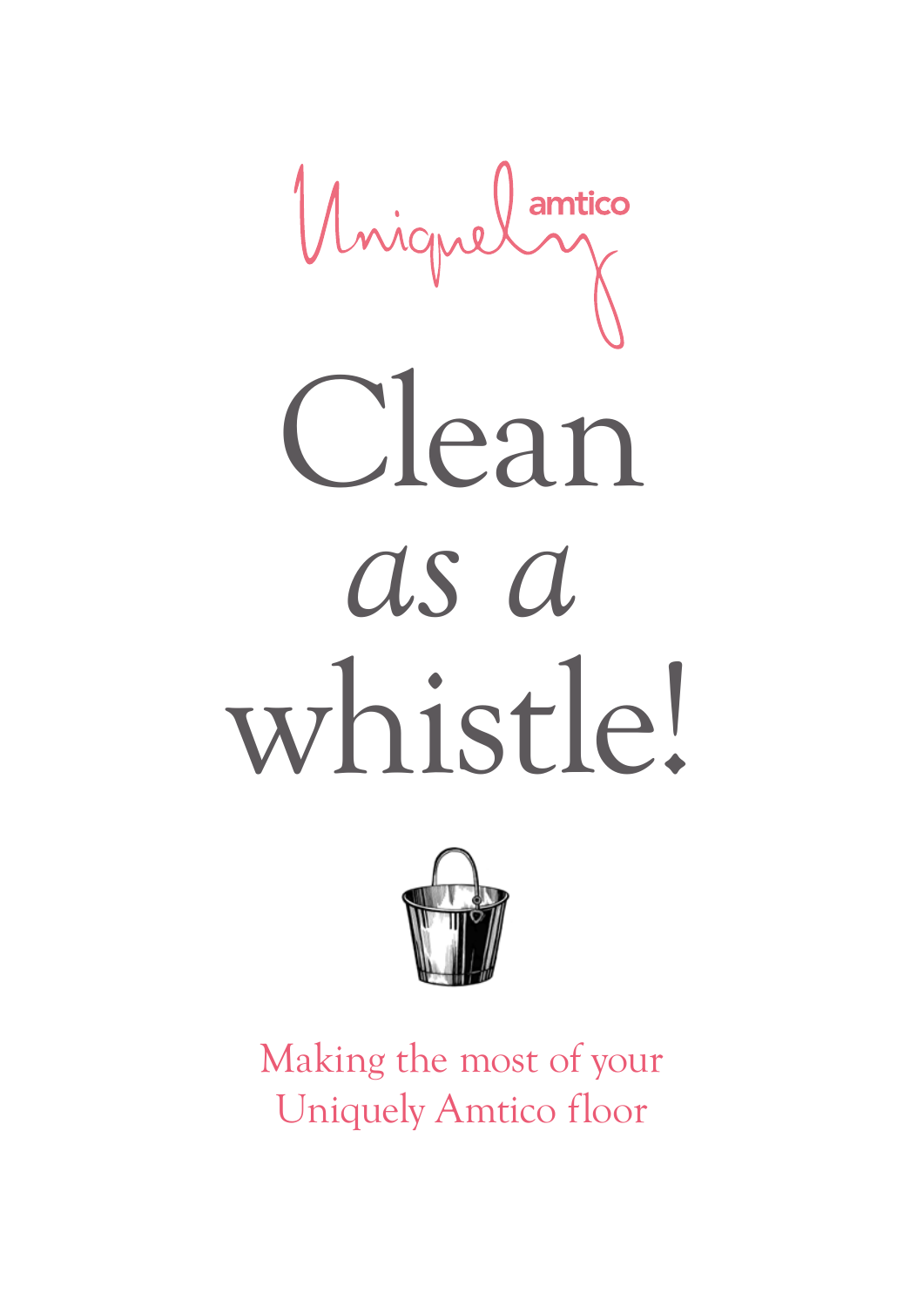

### Perfect products

Use an Amtico Entrance Mat to reduce the chance of dirt spreading on to your floor. This will help reduce the chance of water, excess grit, dirt, small stones and other debris being walked on to the floor. Only use matting recommended by Amtico, because some rubber-backed matting can cause permanent staining.





Top tips:

### Sparkle and shine

For regular cleans, use Amtico Floorcare Maintainer, which will remove any marks that don't disappear with a light sweep. Mopping your floor has never been easier.

All you have to do is apply and dry in three easy steps:

- 1. Apply diluted Amtico Floorcare Maintainer with a damp mop.
- 2. Rinse the mop and change the solution as needed.
- 3. Let the floor area dry thoroughly.

Don't forget to clean the equipment after use. Any scuff marks that are not removed during routine cleaning may be gently rubbed with a non-abrasive or nylon pad of the type used on non-stick cookware.

# Glisten and gleam

It's simple to strip and dress your floor.

### *Stripping*

Apply the prepared Floorcare Stripper, mop the floor, leave for 10 minutes and finally rinse clean. We suggest you rinse twice for a fabulous finish.

#### *Dressing*

Apply the Floorcare Dressing using a flat head applicator mop for a beautiful satin finish.

- Start at the furthest point from the room exit, apply a thin coat at the edges and then apply to the main floor.
- Allow to dry for approx. 30 minutes.



- Keep the area well ventilated.
- Apply a second coat at right angles to the first coat and allow to dry for approx. 30 minutes.

### Wear and care

To keep your Amtico floor looking good for longer and perfectly pristine, follow these simple steps:

- Use furniture cups, felt pads, castors or glides to help reduce the risk of scratching and marking your Amtico floor.
- Avoid dragging heavy furniture items across the floor as this can result in scratch marks.
- Avoid spray from aerosols, rubber, asphalt, paints, shoe polishes, cigarettes, matches and very sharp grit.
- Wipe up any spillages immediately the affected areas should be thoroughly cleaned with Amtico Floorcare Maintainer or ready to use Amtico Spillage Remover.
- Avoid using steam mops to clean the floor as these can cause damage to the products.
- Use barrier matting to help reduce the chance of water, excess grit, dirt, small stones and other debris being walked on to the floor.

Finally, check your vacuum cleaner is suitable to use on Amtico flooring.

### Clean as a whistle

There are times when your flooring may require a deeper clean. Amtico has the perfect products to get the glisten back.

For an occasional spring clean, use our Amtico Floorcare Stripper and Floorcare Dressing products. The Floorcare Stripper is designed to remove ingrained dirt whilst the Floorcare Dressing protects the floor and gives a beautiful satin finish.

It also gives added protection against scuffing and scratching.

*Available to purchase at your local Amtico retailer.* 



*The key to keeping your floor in good shape is to keep it clean.* 

### Looking good

Unlike a natural floor, Amtico flooring doesn't need regular refurbishment. The beauty of Amtico products is that there's little maintenance and it's easy to keep your floor looking as good as new.

## Thank you for choosing an Amtico floor.

Our floors are designed to last, but all things look better if they're given a little care. This leaflet will help you give your new Amtico floor all the tender loving care it needs so it remains as immaculate as the day it was fitted.